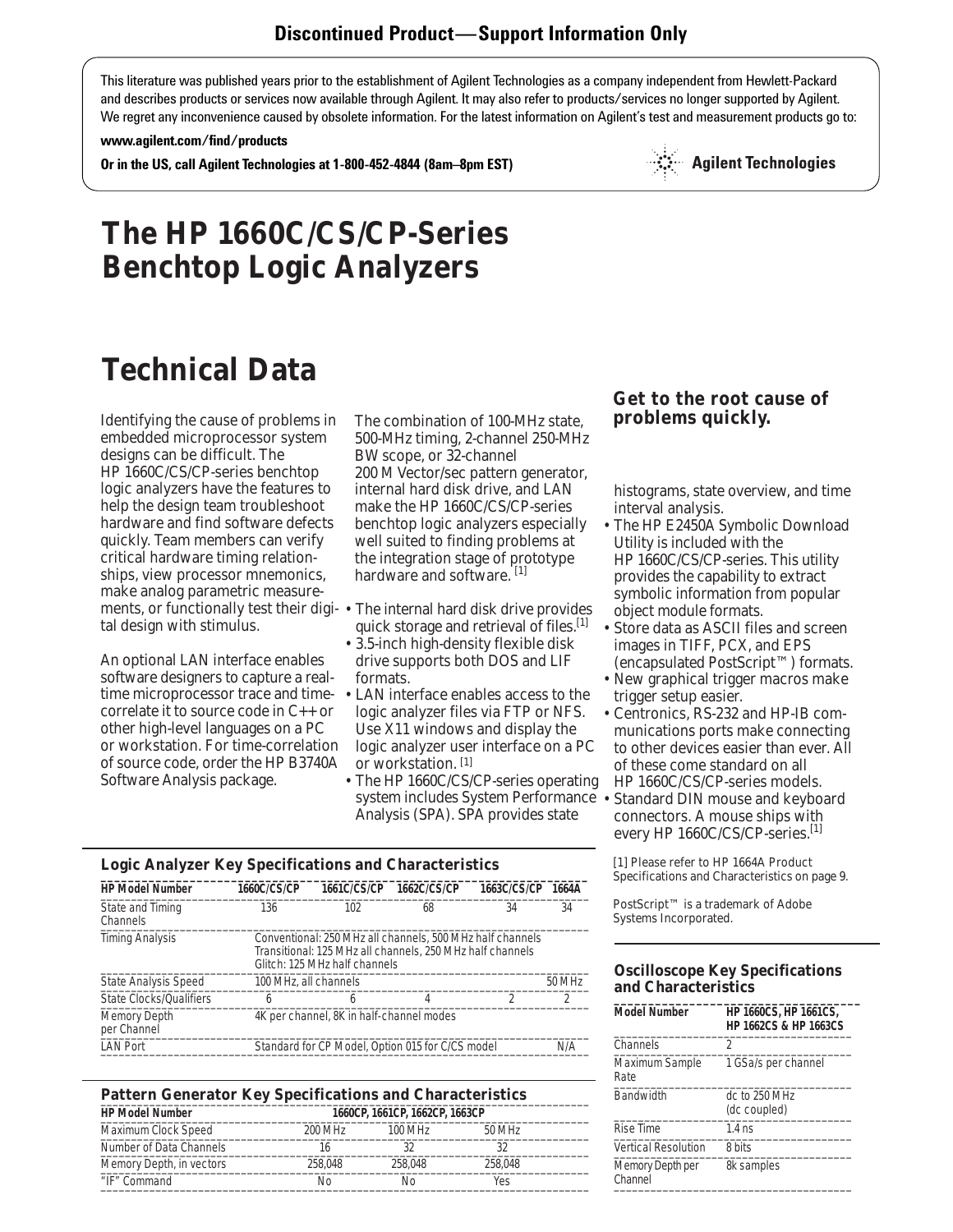## **HP 1660C/CS/CP-Series General-Product Information**

| Human Interface<br><b>Front Panel</b>                                                                                                | A knob and keypads<br>make up the front-<br>panel human interface.                                                                                                                         | <b>Alternate</b><br>Printer<br>Supported          | The Epson FX80, LX80<br>and MX80 printers with<br>an RS-232 or Centronics<br>interface are supported<br>in the Epson 8-bit                               |                                                                          | encoded in a binary<br>format. They can be<br>stored to or loaded<br>from the hard disk drive<br>or a flexible disk. [1]                               |
|--------------------------------------------------------------------------------------------------------------------------------------|--------------------------------------------------------------------------------------------------------------------------------------------------------------------------------------------|---------------------------------------------------|----------------------------------------------------------------------------------------------------------------------------------------------------------|--------------------------------------------------------------------------|--------------------------------------------------------------------------------------------------------------------------------------------------------|
|                                                                                                                                      | Keys include control,<br>menu, display naviga-<br>tion, and alpha-numer-<br>ic entry functions.                                                                                            | <b>Hard Copy</b><br>Output                        | graphics mode.<br>Screen images can be<br>printed in black and                                                                                           | <b>Recording of</b><br><b>Acquisition</b><br>and Storage<br><b>Times</b> | <b>Binary format</b><br>configuration/data files<br>are stored with the<br>time of acquisition and                                                     |
| <b>Mouse</b><br>A DIN mouse is<br>shipped as standard<br>equipment. It provides<br>full instrument control.<br>Knob functionality is |                                                                                                                                                                                            |                                                   | white from all menus<br>using the Print field.<br>State or timing listings<br>can be also be printed<br>in full or part (starting<br>from center screen) |                                                                          | the time of storage for<br>all models except the<br>HP 1664A, which does<br>not have a real-time<br>clock.                                             |
|                                                                                                                                      | replicated by holding<br>down the right button                                                                                                                                             |                                                   | using the Print All<br>selection.                                                                                                                        | <b>Acquisition Arming</b>                                                |                                                                                                                                                        |
| Keyboard                                                                                                                             | and moving the mouse<br>left or right. [1]<br>The logic analyzer can                                                                                                                       | <b>Mass Storage Files</b><br>and Software         |                                                                                                                                                          | Initiation                                                               | Arming is started by<br>Run, Group Run, or the<br>Port In BNC.                                                                                         |
|                                                                                                                                      | also be operated using<br>a DIN keyboard. Order<br>the HP Logic Analyzer<br>Keyboard Kit, model<br>number HP E2427B. [1]                                                                   | <b>Updating the</b><br>Operating<br><b>System</b> | The operating system<br>resides in Flash ROM<br>and can be updated<br>from the flexible disk<br>drive or from the                                        |                                                                          | <b>Cross Arming Analyzer machines</b><br>and the oscilloscope<br>can cross-arm each<br>other. [1]                                                      |
| Input/Output, Control,<br>and Printing                                                                                               |                                                                                                                                                                                            |                                                   | internal hard disk<br>drive. The HP 1664A<br>boots from disk and                                                                                         | Output                                                                   | An output signal is<br>provided at the Port<br>Out BNC.                                                                                                |
| I/O Ports                                                                                                                            | All units ship with a<br>Centronics parallel                                                                                                                                               |                                                   | requires only a disk<br>change to update the                                                                                                             | Port In/Out                                                              |                                                                                                                                                        |
|                                                                                                                                      | printer port, RS-232,<br>and HP-IB as standard<br>equipment. <sup>[1]</sup><br>LAN Interface An Ethernet LAN inter-                                                                        | <b>Mass Storage</b>                               | operating system.<br>Supported by an inter-<br>nal hard disk drive and<br>by a 1.44 Mbyte, 3.5-<br>inch flexible disk drive.                             | <b>PORT IN</b><br>Signal and<br>Connection                               | Port In is a standard<br>BNC connection.<br>The input operates at<br>TTL logic signal levels.<br>Rising edges are valid                                |
|                                                                                                                                      | face is available as<br>option 015. The LAN<br>interface comes with<br>both Ethertwist and<br>ThinLan connectors.<br>The LAN supports FTP<br>and PC/NFS connec-<br>tion protocols. It also |                                                   | Supports DOS and LIF<br>formats. <sup>[1]</sup>                                                                                                          |                                                                          | input signals.                                                                                                                                         |
|                                                                                                                                      |                                                                                                                                                                                            | <b>Files</b>                                      | Screen Image An image file of any<br>display screen can be<br>stored to disk via the<br>display's Print field.<br>Black & white TIFF,                    | PORT OUT<br>Signal and<br>Connection                                     | Port Out is a standard<br><b>BNC</b> connection<br>with TTL logic<br>signal levels. A rising<br>edge is asserted as a<br>valid output.                 |
| Program-                                                                                                                             | works with X11 win-<br>dows packages. [1][2]<br>Each instrument is fully                                                                                                                   |                                                   | Grayscale TIFF, PCX,<br>Encapsulated<br>PostScript <sup>™</sup> (EPS), and<br>gray-scale TIFF file for-                                                  | <b>Skew Adjustment</b><br>and Arming Times                               |                                                                                                                                                        |
| mability                                                                                                                             | programmable from a<br>computer via HP-IB<br>and RS-232 connec-<br>tions. This feature is<br>standard on all models.                                                                       | <b>ASCII Data</b><br><b>Files</b>                 | mats are available.<br>State or timing listings<br>can be stored as ASCII<br>files on a disk via the<br>display's Print field.                           | <b>Skew</b><br>Adjustment                                                | Correction factors for<br>nominal skew between<br>displayed timing and<br>oscilloscope signals<br>are built into the oper-<br>ating system.            |
| <b>HP Printer</b><br><b>Support</b>                                                                                                  | Printers which use the<br><b>HP Printer Control</b><br>Language (PCL) and<br>have a parallel<br>Centronics, RS-232 or                                                                      |                                                   | These files are equiva-<br>lent in character width<br>and line length to hard-<br>copy listings printed via<br>the <i>Print All</i> selection.           |                                                                          | Additional correction<br>for unit-by-unit varia-<br>tion can be made using<br>the <i>Skew</i> field. An<br>entered skew value<br>affects the next (not |
|                                                                                                                                      | HP-IB interface are<br>supported:<br>HP DeskJet, LaserJet,<br>QuietJet, PaintJet, and<br>ThinkJet models                                                                                   |                                                   | Configuration Logic analyzer and<br>and Data Files oscilloscope files<br>that include configura-<br>tion and data informa-                               |                                                                          | the present) acquisition<br>display.<br>[1] Please refer to HP 1664A Product Specifications                                                            |
|                                                                                                                                      |                                                                                                                                                                                            | tion (if present) are                             | and Characteristics on page 9.                                                                                                                           |                                                                          |                                                                                                                                                        |

<sup>[2]</sup> LAN interface is standard for the HP 1660CP-series, optional for the HP 1660C/CS-series.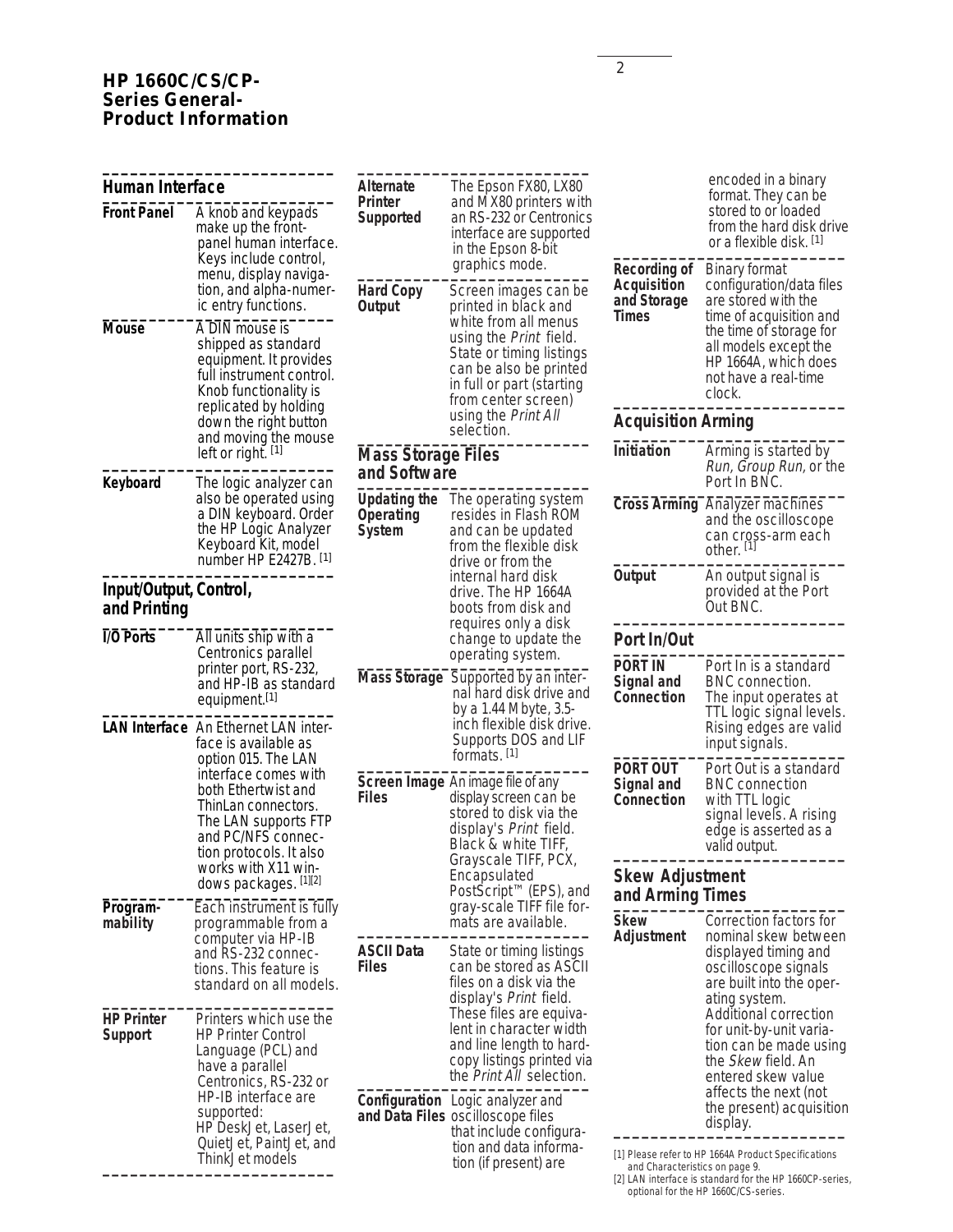## **HP 1660C/CS/CP-Series Logic Analyzer Specifications and Characteristics**

| <b>PORT IN</b><br>Arms Logic<br>Analyzer [3]            | 15 ns typical delay<br>from signal input to a<br>don't care logic<br>analyzer trigger.                                                                                                                                 |
|---------------------------------------------------------|------------------------------------------------------------------------------------------------------------------------------------------------------------------------------------------------------------------------|
| PORT IN<br>Arms<br>Oscilloscope                         | 40 ns typical delay<br>from signal input to an<br>immediate oscilloscope<br>trigger; not available<br>when oscilloscope is in<br>time-qualified pattern<br>triggering mode.                                            |
| Logic<br>Analyzer<br><b>Arms PORT</b><br><b>OUT</b> [3] | 120 ns typical delay<br>from logic analyzer<br>trigger to signal<br>output.                                                                                                                                            |
| Oscilloscope<br>Arms PORT<br>out                        | 60 ns typical delay from<br>oscilloscope trigger to<br>signal output.                                                                                                                                                  |
| <b>Operating Environment</b>                            |                                                                                                                                                                                                                        |
| Power                                                   | 115 Vac or 230 Vac,<br>$-22\%$ to $+10\%$ , single<br>phase, 48-66 Hz, 320 VA<br>max                                                                                                                                   |
| Temperature                                             | Instrument, 0° to 50° C<br>(+32° to 122° F). Disk<br>media, 10° to 40° C<br>(+50° to 104°F). Probes<br>and cables, 0° to 65° C<br>(+32° to 149° F)                                                                     |
| <b>Humidity</b>                                         | Instrument, up to 95%,<br>relative humidity at<br>+40° C (+140° F). Disk<br>media and hard drive,<br>8% to 85% relative<br>humidity.                                                                                   |
| Altitude                                                | $[1]$<br>To 3,048 m (10,000 ft)                                                                                                                                                                                        |
| <b>Vibration:</b><br>Operating                          | Random vibrations<br>5-500 Hz,<br>10 minute per axis,<br>$\sim 0.3$ g (rms).                                                                                                                                           |
| <b>Vibration:</b>                                       | Random vibrations<br>Non Operating 5-500 Hz,10 minutes per<br>axis, $\sim$ 2.41 g (rms); and<br>swept sine resonant<br>search, 5-500 Hz,<br>0.75 g (0-peak),<br>5 minute resonant dwell<br>@ 4 resonances per<br>axis. |

| <b>Physical Factors</b>       |                                                                                |  |  |
|-------------------------------|--------------------------------------------------------------------------------|--|--|
| Weight                        | $\lceil 1 \rceil$<br>28.6 lbs. (13 kg)                                         |  |  |
| <b>Dimensions</b>             | See figure 1                                                                   |  |  |
| Safety                        | IEC 348/HD 401.<br>UL 1244, and<br>CSA Standard C22.2<br>No. 231 (series M-89) |  |  |
| <b>EMC</b><br>Group 1 Class A | CISPR 11:1990/EN 55011 (1991):                                                 |  |  |

IEC 801-2:1991/EN 50082-1 (1992):

IEC 801-3:1984/EN 50082-1 (1992): 3 V/m IEC 801-4:1988/EN 50082-1 (1992): 1kV **\_\_\_\_\_\_\_\_\_\_\_\_\_\_\_\_\_\_\_\_\_\_\_\_\_**

4kV CD, 8 kV AD

17.3 inches (440 mm)

Weight 28.6 lbs (13 kg)

**Figure 1**

8.1 in. (205 mm)

**BEET** 

13.0 in. 14.5 in. (330 mm) (367 mm)

| Input<br>Resistance | 100 k $\Omega$ +2% |  |
|---------------------|--------------------|--|
| Input               | approx. 8 pF       |  |

**Logic Analyzer Probes \_\_\_\_\_\_\_\_\_\_\_\_\_\_\_\_\_\_\_\_\_\_\_\_\_**



**Capacitance** (see figure 2) **\_\_\_\_\_\_\_\_\_\_\_\_\_\_\_\_\_\_\_\_\_\_\_\_\_**

**\_\_\_\_\_\_\_\_\_\_\_\_\_\_\_\_\_\_\_\_\_\_\_\_\_**

High Frequency Model for Probe Inputs

#### **Figure 2**

| <b>Minimum</b><br><b>Input Voltage</b><br>Swing | 500 mV peak-to-peak                                                                                                |
|-------------------------------------------------|--------------------------------------------------------------------------------------------------------------------|
| Minimum<br><b>Input</b><br>Overdrive            | 250 mV or 30% of input<br>amplitude, whichever is<br>greater                                                       |
| <b>Threshold</b><br>Range                       | $-6.0$ V to $+6.0$ V in 50-mV<br>increments                                                                        |
| <b>Threshold</b><br>Setting                     | Threshold levels may be<br>defined for pods<br>(17-channel groups) on<br>an individual basis                       |
| <b>Threshold</b><br>Accuracy*                   | $\pm$ (100 mV +3% of<br>threshold setting)                                                                         |
| Input<br><b>Dynamic</b><br>Range                | $±$ 10 V about the<br>threshold                                                                                    |
| Maximum<br>Input Voltage                        | $±$ 40 V peak                                                                                                      |
| $+5V$<br><b>Accessory</b><br>Current            | 1/3 amp maximum<br>per pod                                                                                         |
| Channel<br><b>Assignment</b>                    | Each group of 34<br>channels (a pod pair)<br>can be assigned to<br>Analyzer 1, Analyzer 2<br>or remain unassigned. |

[1] Please refer to HP 1664A product specifications and characteristics on page 9.

[3] Time may vary depending upon the mode of logic analyzer operation.

\* Warranted specification.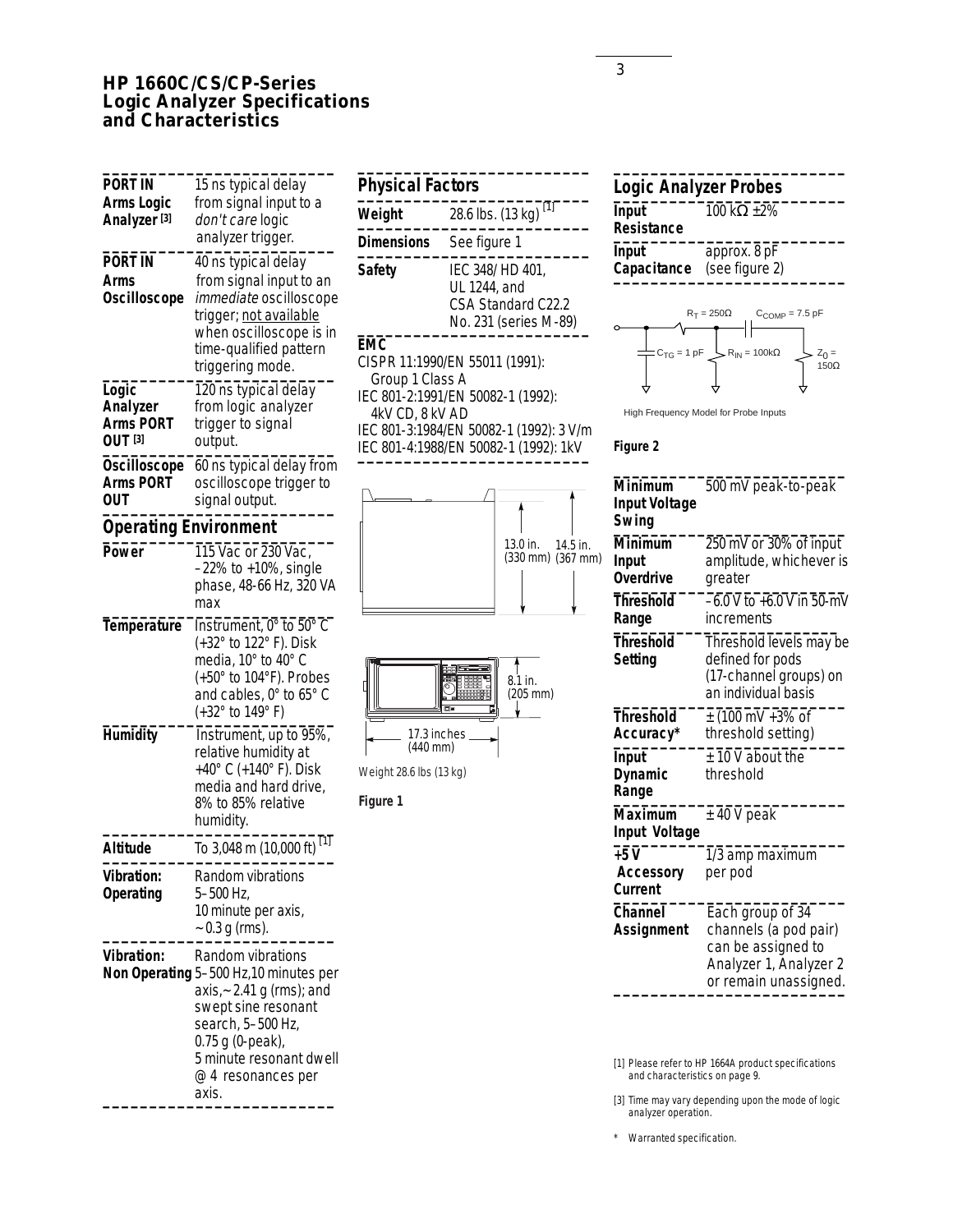|                                                                                              | <b>State Analysis</b>                                                                                                                                                                                                                                                                                                                                                                                                            |                                                          |  |  |
|----------------------------------------------------------------------------------------------|----------------------------------------------------------------------------------------------------------------------------------------------------------------------------------------------------------------------------------------------------------------------------------------------------------------------------------------------------------------------------------------------------------------------------------|----------------------------------------------------------|--|--|
| <b>Maximum</b><br><b>State</b><br>Speed*                                                     | 100 MHz all models<br>except HP 1664A,<br>which is 50 MHz                                                                                                                                                                                                                                                                                                                                                                        |                                                          |  |  |
| Channel<br>Count <sup>[4]</sup>                                                              | HP 1660C, CS, CP 136/68<br>HP 1661C, CS, CP 102/51<br>HP 1662C, CS, CP<br>HP 1663C, CS, CP<br><b>HP 1664A</b>                                                                                                                                                                                                                                                                                                                    | 68/34<br>34/17<br>34/17                                  |  |  |
| <b>Memory</b><br>Depth per<br>Channel <sup>[4]</sup>                                         | 4096/8192 samples                                                                                                                                                                                                                                                                                                                                                                                                                |                                                          |  |  |
| <b>State Clocks</b>                                                                          |                                                                                                                                                                                                                                                                                                                                                                                                                                  |                                                          |  |  |
| HP 1660C, CS, CP<br>HP 1661C, CS, CP<br>HP 1662C, CS, CP<br>HP 1663C, CS, CP<br><br>HP 1664A |                                                                                                                                                                                                                                                                                                                                                                                                                                  | 6 clocks<br>6 clocks<br>4 clocks<br>2 clocks<br>2 clocks |  |  |
|                                                                                              | Clocks can be used by<br>either one or two state<br>analyzers at any time,<br>except for the 1663C,<br>1663CS, 1663CP and<br>1664A models, which<br>can have only one<br>state or timing analyzer.<br>Clock edges can be<br>ORed together and<br>operate in single<br>phase, two-phase<br>demultiplexing, or two-<br>phase mixed mode.<br>Clock edge is<br>selectable as positive,<br>negative, or both edges<br>for each clock. |                                                          |  |  |
| <b>State Clock</b><br>Qualifier                                                              | The high or low of up to<br>4 of the 6 clocks can be<br>ANDed or ORed with                                                                                                                                                                                                                                                                                                                                                       |                                                          |  |  |
|                                                                                              | the clock specification.                                                                                                                                                                                                                                                                                                                                                                                                         |                                                          |  |  |
| Setup/Hold* [5]                                                                              |                                                                                                                                                                                                                                                                                                                                                                                                                                  |                                                          |  |  |
| one clock,<br>one edge                                                                       | 3.5/0 ns to 0/3.5 ns<br>(in 0.5 ns increments)                                                                                                                                                                                                                                                                                                                                                                                   |                                                          |  |  |
| one clock,<br>both edges                                                                     | 4.0/0 ns to 0/4.0 ns<br>(in 0.5 ns increments)                                                                                                                                                                                                                                                                                                                                                                                   |                                                          |  |  |
| multi-clock,<br>multi-edge                                                                   | 4.5/0 ns to 0/4.5 ns<br>(in 0.5 ns increments)                                                                                                                                                                                                                                                                                                                                                                                   |                                                          |  |  |
| <b>Minimum</b><br><b>State Clock</b><br>Pulse Width* [5]                                     | 3.5 ns                                                                                                                                                                                                                                                                                                                                                                                                                           |                                                          |  |  |
| Minimum<br>Master to<br>Master<br>Clock Time* [5]                                            | 10.0 ns                                                                                                                                                                                                                                                                                                                                                                                                                          |                                                          |  |  |

**\_\_\_\_\_\_\_\_\_\_\_\_\_\_\_\_\_\_\_\_\_\_\_\_\_\_\_\_\_\_**

| <b>Minimum</b><br>Slave to<br><b>Slave</b>                 | $10.0$ ns                                                                                                                                                                                                |  |  |
|------------------------------------------------------------|----------------------------------------------------------------------------------------------------------------------------------------------------------------------------------------------------------|--|--|
| Clock Time [5]                                             |                                                                                                                                                                                                          |  |  |
| Minimum<br>Master to<br><b>Slave</b>                       | 0.0 <sub>ns</sub>                                                                                                                                                                                        |  |  |
| Clock Time [5]                                             |                                                                                                                                                                                                          |  |  |
| <b>Minimum</b><br><b>Slave to Master</b><br>Clock Time [5] | $4.0$ ns                                                                                                                                                                                                 |  |  |
| Clock<br>Qualifiers<br>Setup/Hold <sup>[5]</sup>           | 4.0/0 ns (fixed)                                                                                                                                                                                         |  |  |
| State<br>Tagging [6]                                       | Counts the number of<br>qualified states<br>between each stored<br>state. Measurement<br>can be shown relative<br>to the previous state or<br>relative to trigger. Max.<br>count is $4.29 \times 10^9$ . |  |  |
| State Tag<br>Count                                         | 0 to 4.29 $\times$ 10 <sup>9</sup>                                                                                                                                                                       |  |  |
| State Tag<br><b>Resolution</b>                             | 1 count                                                                                                                                                                                                  |  |  |
| Time<br>Tagging [6]                                        | Measures the time<br>between stored states,<br>relative to either the<br>previous state or to the<br>trigger. Max. time<br>between states is<br>34.4 sec. Min. time<br>between states is 8 ns.           |  |  |
| <b>Time Tag</b><br>Value                                   | 8 ns to 34.4 seconds<br>$\pm$ (8 ns + 0.01% of time<br>tag value)                                                                                                                                        |  |  |
| Time Tag<br><b>Resolution</b>                              | 8 ns or 0.1%<br>(whichever is greater)                                                                                                                                                                   |  |  |
| <b>Timing Analysis</b>                                     |                                                                                                                                                                                                          |  |  |
| Timing                                                     | <b>Conventional</b> Data stored at selected<br>sample rate across all<br>timing channels.                                                                                                                |  |  |
| Maximum<br>Timing<br>Speed [4]                             | 250 MHz / 500 MHz                                                                                                                                                                                        |  |  |
| Channel<br>Count <sup>[4]</sup>                            | HP 1660C, CS, CP 136/68<br>HP 1661C, CS, CP 102/51<br>HP 1662C, CS, CP 68/34<br>HP 1663C, CS, CP 34/17<br><b>HP 1664A</b><br>34/17                                                                       |  |  |

**\_\_\_\_\_\_\_\_\_\_\_\_\_\_\_\_\_\_\_\_\_\_\_\_\_**

| Sample<br>Period <sup>[4]</sup>                         | 4 ns/2 ns minimum,<br>8.38 ms maximum                                                                                                                                                                                                                                                |
|---------------------------------------------------------|--------------------------------------------------------------------------------------------------------------------------------------------------------------------------------------------------------------------------------------------------------------------------------------|
| Memory<br>Depth per<br>Channel <sup>[4]</sup>           | 4096/8192 samples                                                                                                                                                                                                                                                                    |
| Time Covered<br>by Data                                 | Sample period $\times$<br>memory depth<br>16.3 $\mu$ s min,<br>34.4 sec/68.6 sec max                                                                                                                                                                                                 |
| <b>Transitional</b><br>Timing                           | Sample is stored in<br>acquisition memory<br>only when the data<br>changes. A time tag<br>stored with each<br>sample allows recon-<br>struction of waveform<br>display. Time covered<br>by a full memory<br>acquisition varies with<br>the number of pattern<br>changes in the data. |
| Maximum<br>Timing<br>Speed <sup>[4]</sup>               | 125 MHz/250 MHz                                                                                                                                                                                                                                                                      |
| Channel<br>Count <sup>[4]</sup>                         | HP 1660C, CS, CP, 136/68<br>HP 1661C, CS, CP 102/51<br>HP 1662C, CS, CP 68/34<br>HP 1663C, CS, CP<br>34/17<br>HP 1664A<br>34/17                                                                                                                                                      |
| Sample<br>Period <sup>[4]</sup>                         | 8 ns/4 ns                                                                                                                                                                                                                                                                            |
| Time Covered<br>by Data [4]                             | 16.3 µs minimum,<br>9.7 hrs./6.5 hrs.<br>maximum                                                                                                                                                                                                                                     |
| Maximum<br>Time<br><b>Between</b><br><b>Transitions</b> | 34.4 s                                                                                                                                                                                                                                                                               |
| Number of<br>Captured<br>Transitions <sup>[4]</sup>     | 1023-2047/682-4094<br>Depending on input<br>signals                                                                                                                                                                                                                                  |

[4] Full Channel /Half Channel Modes

[5] Specified for an input signal VH= – 0.9V, VL = – 1.7V, slew rate = 1V/ns, and threshold = –1.3V

[6] Time or-state-tagging (Count Time or Count State) is available in the full-channel state mode. There is no speed penalty for tag use. Memory is halved when time or state tags are used unless a pod pair (34-channel group) remains unassigned in the Configuration menu.

\* Warranted specification.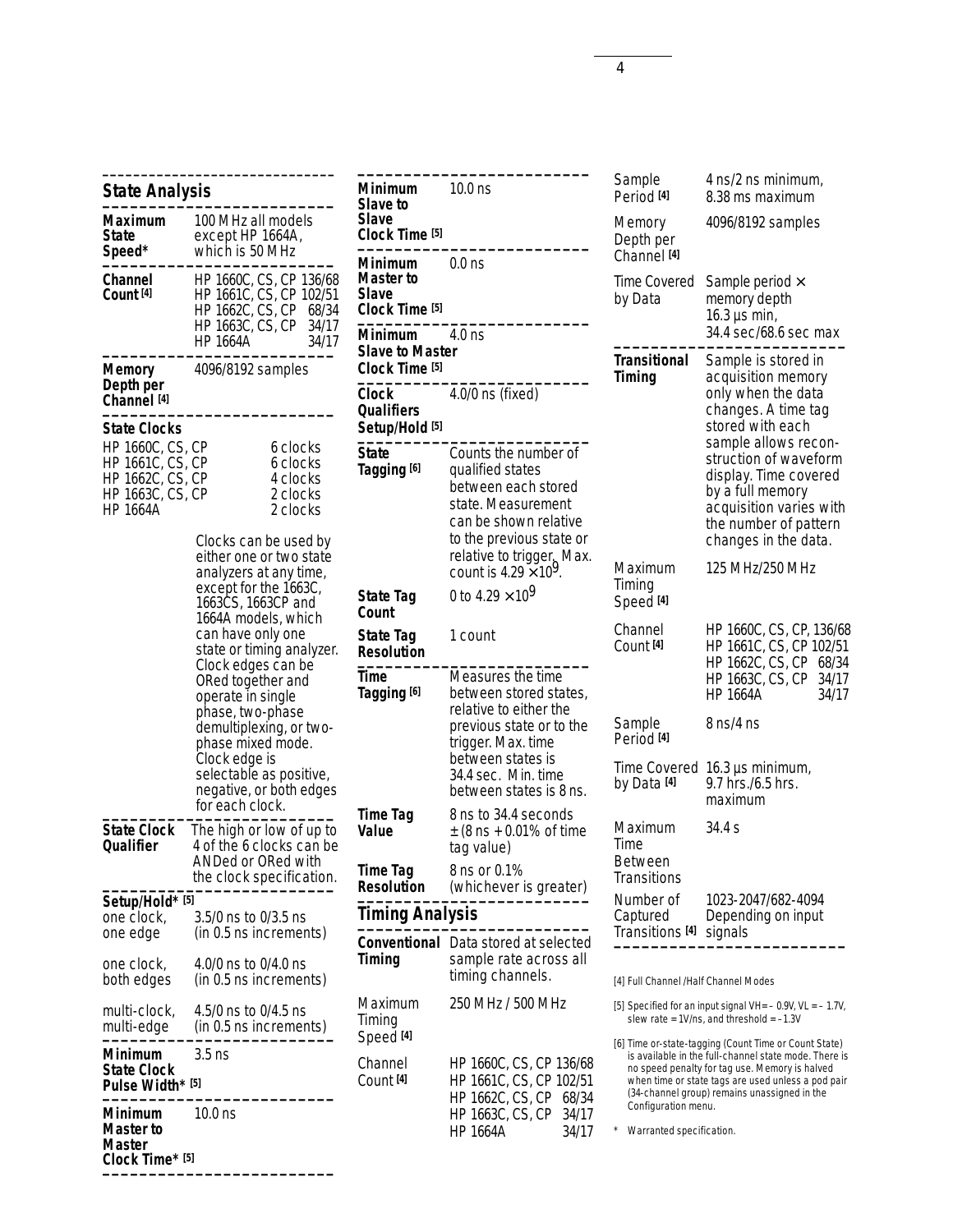| Glitch<br>Capture<br><b>Mode</b> | Data sample and glitch<br>information is stored<br>every sample period                                                                                                                                                                            | Pattern<br><b>Recognizers</b>      | Each recognizer is the<br>AND combination of bit<br>$(0,1,$ or X) patterns in<br>each label.        | <b>Greater than</b><br><b>Duration</b><br>(timing only)           | Sample period 2-8 ns:<br>8 ns to 8.389 ms.<br>Accuracy is -2 ns to<br>$+10$ ns                                                     |
|----------------------------------|---------------------------------------------------------------------------------------------------------------------------------------------------------------------------------------------------------------------------------------------------|------------------------------------|-----------------------------------------------------------------------------------------------------|-------------------------------------------------------------------|------------------------------------------------------------------------------------------------------------------------------------|
| Maximum<br><b>Timing Speed</b>   | <b>125 MHz</b>                                                                                                                                                                                                                                    | Pattern                            | 10                                                                                                  |                                                                   | Sample period > 8 ns:<br>(1 to $2^{20}$ ) $\times$ sample                                                                          |
| Channel<br>Count                 | HP 1660C, CS, CP<br>68<br>HP 1661C, CS, CP<br>51<br>34<br>HP 1662C, CS, CP                                                                                                                                                                        | Recognizers                        | Pattern Width HP 1660C, CS, CP 136/68                                                               |                                                                   | period. Accuracy is<br>-2 ns + sample period<br>$+2$ ns $\pm$ 0.01%                                                                |
|                                  | 17<br>HP 1663C, CS, CP<br>17<br><b>HP 1664A</b>                                                                                                                                                                                                   |                                    | (in channels)[4] HP 1661C, CS, CP 102/51<br>HP 1662C, CS, CP 68/34<br>HP 1663C, CS, CP 34/17        | Less than<br><b>Duration</b>                                      | Sample period 2-8 ns:<br>8 ns to 8.389 ms.                                                                                         |
| Sample<br>Period                 | 8 ns minimum, 8.38 ms<br>maximum                                                                                                                                                                                                                  |                                    | <b>HP 1664A</b><br>34/17                                                                            | (timing only)                                                     | Accuracy is -2 ns to<br>$+10$ ns.                                                                                                  |
| Minimum<br>Glitch Width*         | $3.5$ ns                                                                                                                                                                                                                                          | Minimum<br>Pattern<br>and Range    | 250 MHz and 500 MHz<br>Timing Modes: 13 ns +<br>channel-to-channel                                  |                                                                   | Sample period > 8 ns:<br>(1 to $2^{20}$ ) $\times$ sample<br>period.<br>Accuracy is 2 ns +<br>sample period $-2$ ns $\pm$<br>0.01% |
| Maximum<br><b>Glitch Width</b>   | Sample Period - 1 ns                                                                                                                                                                                                                              | Recognizer<br><b>Pulse Width</b>   | skew<br>$\leq$ 125 MHz Timing<br>Modes: 1 sample period                                             |                                                                   |                                                                                                                                    |
| Memory<br>Depth per<br>Channel   | 2048 samples                                                                                                                                                                                                                                      |                                    | +1 ns + channel-to-<br>channel skew $+0.01\%$                                                       | Qualifier                                                         | A user-specified term<br>that can be any state,                                                                                    |
| by Data                          | Time Covered Sample Period $\times$ 2048:<br>16.3 $\mu$ s minimum,<br>17.1 sec maximum                                                                                                                                                            | Range<br><b>Recognizers</b>        | Recognize data which is<br>numerically between or<br>on two specified pat-<br>terns (ANDed combina- |                                                                   | no state, any recognizer,<br>(pattern, ranges or<br>edge/glitch), any timer,<br>or the logical combina-                            |
|                                  | <b>Time Interval Accuracy</b>                                                                                                                                                                                                                     |                                    | tion of zeros and/or<br>ones).                                                                      |                                                                   | tion (NOT, AND, NAND,<br>OR, NOR, XOR, NXOR) of                                                                                    |
| Sample<br><b>Period</b>          | ± 0.01%                                                                                                                                                                                                                                           | Range                              | 2                                                                                                   |                                                                   | the recognizers and<br>timers.                                                                                                     |
| Accuracy                         |                                                                                                                                                                                                                                                   | Recognizers                        |                                                                                                     | <b>Branching</b>                                                  | Each sequence level<br>has a branching qualifi-                                                                                    |
| Channel-to-                      | 2 ns typical,<br>Channel Skew3 ns maximum                                                                                                                                                                                                         | Range Width                        | 32 channels                                                                                         |                                                                   | er. When satisfied, the                                                                                                            |
| Accuracy                         | <b>Time Interval</b> $\pm$ (Sample Period<br>Accuracy + channel-to-<br>channel skew + 0.01%                                                                                                                                                       | Edge/Glitch<br><b>Recognizers</b>  | Trigger on glitch or<br>edge on any channel.<br>Edge can be specified                               |                                                                   | analyzer will branch to<br>the sequence level<br>specified.                                                                        |
|                                  | of time interval reading)                                                                                                                                                                                                                         |                                    | as rising, falling or<br>either.                                                                    |                                                                   |                                                                                                                                    |
| Maximum<br><b>Delay</b><br>After | Sample Period 2-8 ns:<br>8.389 ms<br>Sample Period > 8 ns:                                                                                                                                                                                        | Edge/Glitch<br>Recognizers         | 2 (in timing mode only)                                                                             |                                                                   |                                                                                                                                    |
| <b>Triggering</b>                | 1,048,575 $\times$ sample<br>period                                                                                                                                                                                                               | Edge/Glitch<br>Width (in           | HP 1660C, CS, CP136/68<br>HP 1661C, CS, CP102/51                                                    |                                                                   |                                                                                                                                    |
| <b>Trigger Specifications</b>    |                                                                                                                                                                                                                                                   | channels) [4]                      | HP 1662C, CS, CP 68/34<br>HP 1663C, CS, CP 34/17                                                    |                                                                   |                                                                                                                                    |
| <b>Trigger</b><br><b>Macros</b>  | Trigger setups can be<br>selected from a catego-<br>rized list of trigger<br>macros. Each macro is<br>shown in graphical<br>form and has a written<br>description. Macros<br>can be chained togeth-<br>er to create a custom<br>trigger sequence. | Edge/Glitch<br>Recovery Time 28 ns | <b>HP 1664A</b><br>34/17<br>Sample Period 2-8 ns:<br>Sample Period > 8 ns:<br>20 ns + sample period | [4] Full Channel /Half Channel Modes<br>* Warranted specification |                                                                                                                                    |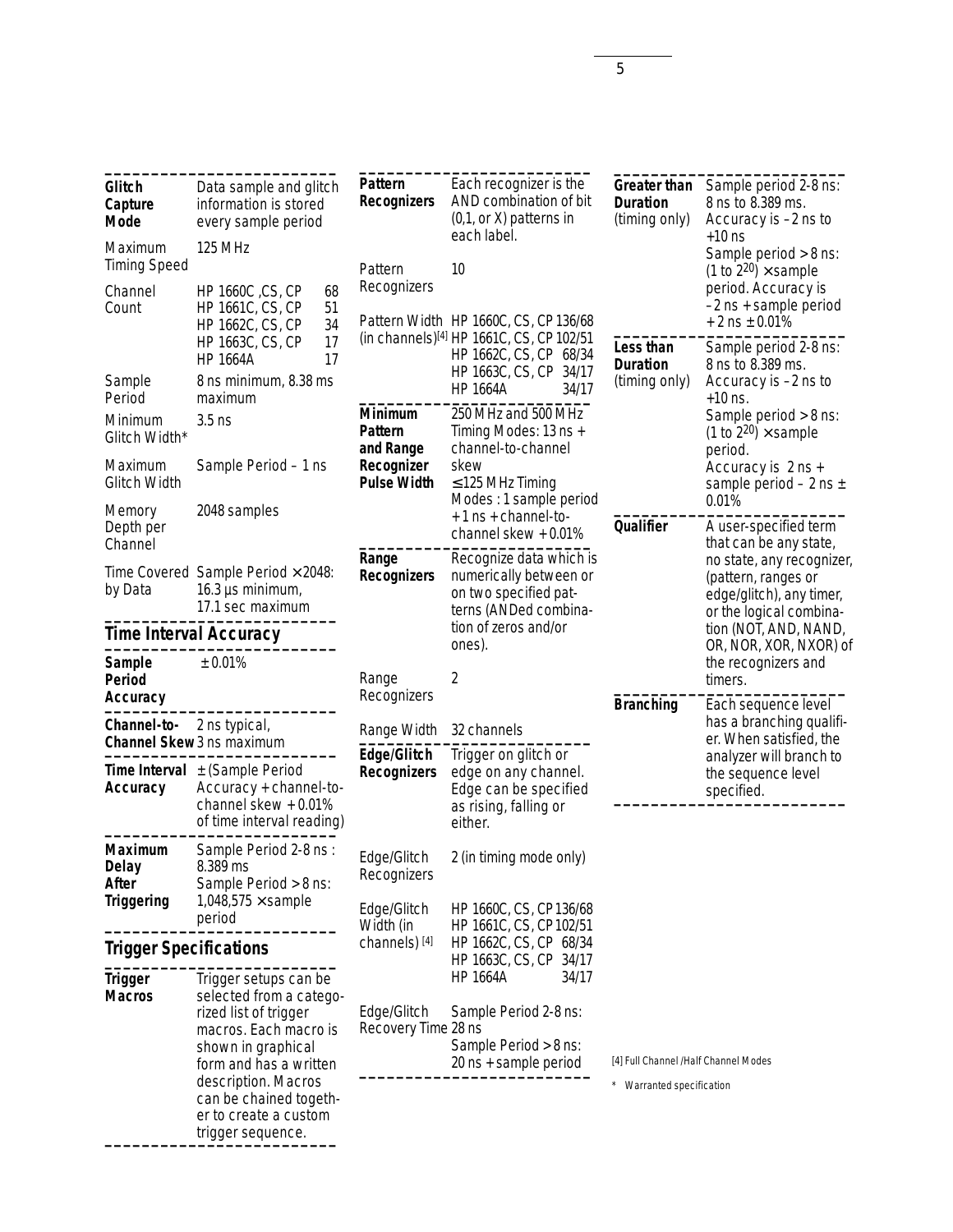| Occurrence<br><b>Counters</b>                       | Sequence qualifier may<br>be specified to occur up<br>to 1,048,575 times before                             | <b>Acquisition, Measurement</b><br>and Display Functions         |                                                                                                                                                                                  | Labels                                                                    | Channels may be<br>grouped together and<br>given a 6-character                                                                                                                                                                                           |
|-----------------------------------------------------|-------------------------------------------------------------------------------------------------------------|------------------------------------------------------------------|----------------------------------------------------------------------------------------------------------------------------------------------------------------------------------|---------------------------------------------------------------------------|----------------------------------------------------------------------------------------------------------------------------------------------------------------------------------------------------------------------------------------------------------|
| Maximum<br>Occurrence                               | advancing to the next<br>level. Each sequence<br>level has its own<br>counter.<br>1,048,575                 | Arming                                                           | Each analyzer can be<br>armed by the Run key,<br>the other analyzer, the<br>oscilloscope (CS models<br>only), the pattern gener-<br>ator (CP Models only) or<br>the Port In. [1] |                                                                           | name called a label. Up<br>to 126 labels in each<br>analyzer may be<br>assigned with up to 32<br>channels per label.<br>Trigger terms may be<br>given an 8-character                                                                                     |
| Count                                               |                                                                                                             | Run                                                              | Starts acquisition of                                                                                                                                                            |                                                                           | name.                                                                                                                                                                                                                                                    |
| <b>Storage</b><br>Qualification                     | Each sequence level<br>has a storage qualifier                                                              |                                                                  | data in specified trace<br>mode.                                                                                                                                                 |                                                                           | <b>Measurement Functions</b>                                                                                                                                                                                                                             |
| (state only)                                        | that specifies the states<br>that are to be stored.                                                         | <b>Stop</b>                                                      | In single trace mode or<br>the first run of a repeti-                                                                                                                            | <b>Markers</b>                                                            | Two markers (x and o)<br>are shown as dashed<br>lines in the display.                                                                                                                                                                                    |
| Maximum<br>Sequencer<br><b>Speed</b>                | 125 MHz                                                                                                     |                                                                  | tive acquisition, Stop<br>halts acquisition and<br>displays the current<br>acquisition data. For                                                                                 |                                                                           | The x and o markers<br>measure the time<br>interval between events<br>occurring on one or                                                                                                                                                                |
| <b>State</b><br>Sequence<br>Levels                  | 12                                                                                                          |                                                                  | subsequent runs in<br>repetitive mode, Stop<br>halts acquisition of<br>data and does not                                                                                         |                                                                           | more waveforms or<br>states (available in state<br>when time tagging is on).                                                                                                                                                                             |
| Timing<br>Sequence<br>Levels                        | 10                                                                                                          | <b>Trace Mode</b>                                                | change current display.<br>Single mode acquires<br>data once per trace                                                                                                           | <b>Delta States</b>                                                       | The x and o markers<br>measure the number of<br>tagged states between<br>any two states (state                                                                                                                                                           |
| <b>Timers</b><br>Timers                             | Timers may be Started,<br>Paused, or Continued at<br>entry into any sequence<br>level after the first.<br>2 |                                                                  | specification; repetitive<br>mode repeats single<br>mode acquisitions until<br>Stop is pressed or until<br>pattern time interval or<br>compare stop criteria                     | <b>Patterns</b>                                                           | only).<br>The x or o marker can<br>be used to locate the<br>nth occurrence of a<br>specified pattern                                                                                                                                                     |
| <b>Timer Range</b>                                  | 400 ns to 500 seconds                                                                                       | <b>Trigger</b>                                                   | are met.<br>Displayed as a vertical                                                                                                                                              |                                                                           | before or after trigger,<br>or after the beginning<br>of data. The o marker                                                                                                                                                                              |
| Timer<br>Resolution                                 | 16 ns or 0.1% whichever<br>is greater                                                                       | dashed line in the<br>timing waveform, state<br>waveform and X-Y |                                                                                                                                                                                  | can also find the nth<br>occurrence of a pattern<br>before or after the x |                                                                                                                                                                                                                                                          |
| Timer                                               | $± 32$ ns or $± 0.1\%$ ,                                                                                    |                                                                  | chart displays and as<br>line 0 in the state listing                                                                                                                             |                                                                           | marker.                                                                                                                                                                                                                                                  |
| Accuracy                                            | whichever is greater                                                                                        |                                                                  | and state compare dis-                                                                                                                                                           | <b>Statistics</b>                                                         | x to o marker statistics                                                                                                                                                                                                                                 |
| Timer<br>Recovery Time                              | $70$ ns                                                                                                     | plays.<br><b>Activity</b><br>Provided in the                     |                                                                                                                                                                                  | are calculated for<br>repetitive acquisitions.<br>Patterns must be speci- |                                                                                                                                                                                                                                                          |
| Data In to<br><b>Trigger Out</b><br><b>BNC Port</b> | 110 ns typical                                                                                              | <b>Indicators</b>                                                | Configuration, State<br>Format, and Timing<br>Format menus for moni-<br>toring device-under-<br>test activity while set-<br>ting up the analyzer.                                |                                                                           | fied for both markers,<br>and statistics are kept<br>only when both pat-<br>terns can be found in<br>an acquisition.<br>Statistics are minimum<br>x to o time, maximum x<br>to o time, average x to<br>o time, and ratio of<br>valid runs to total runs. |

1] Please refer to HP 1664A Product Specifications and Characteristics on page 9.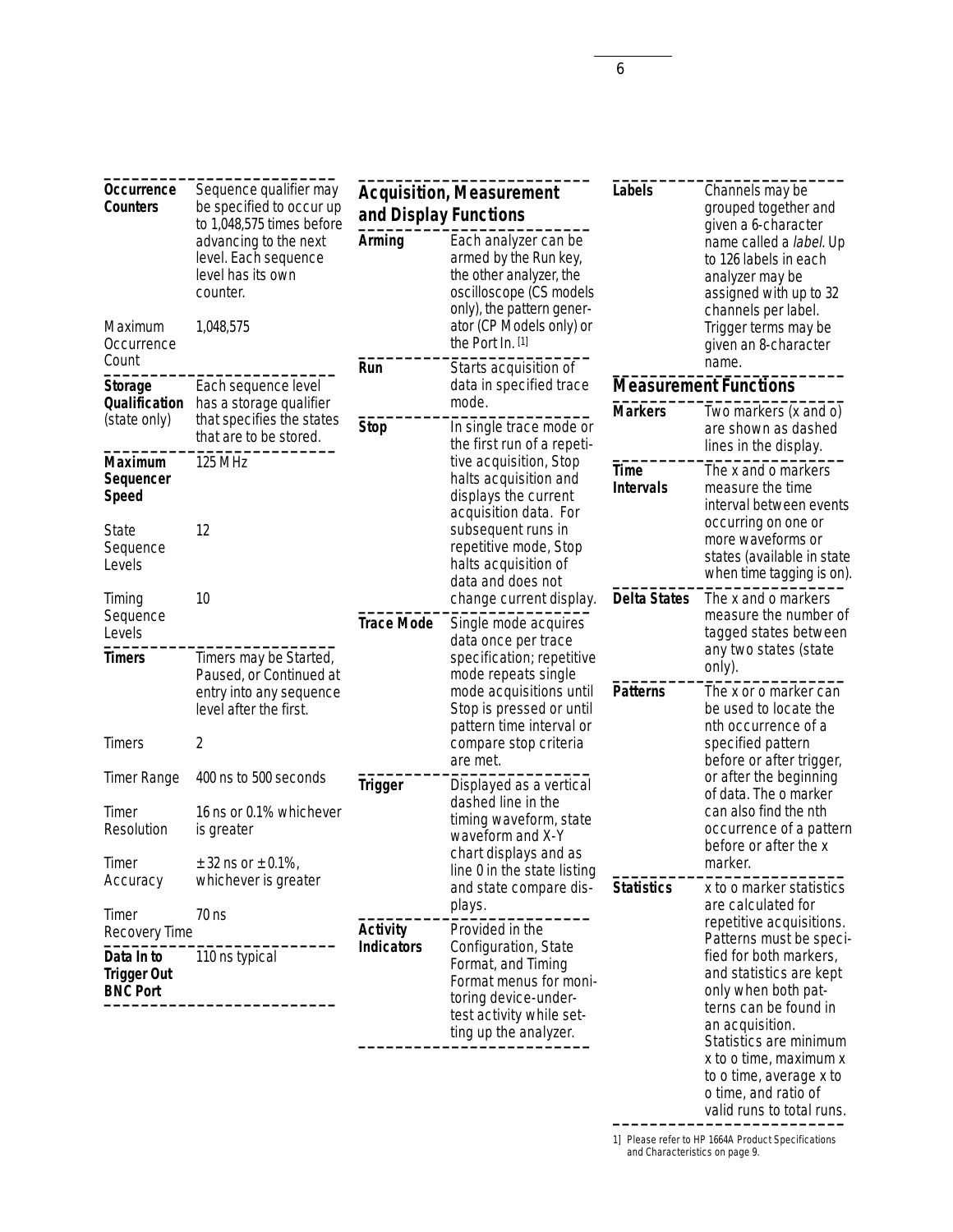| Compare<br>Mode<br><b>Functions</b><br>Compare<br>Image                                                                                                          | Performs post-process<br>ing bit-by-bit<br>comparison of the<br>acquired state data and<br>Compare Image data.<br>Created by copying a<br>state acquisition into<br>the compare image<br>buffer. Allows editing of<br>any bit in the Compare<br>Image to a 1, X or O. | State X-Y<br><b>Chart Display</b><br><b>Markers</b>                                   | Plots value of a speci-<br>fied label (on y-axis)<br>versus states or another<br>label (on x-axis). Both<br>axes can be scaled.<br><b>Correlated to State</b><br>Listing, State Compare,<br>and State Waveform<br>displays. Available as<br>pattern, time, or statis-<br>tics (with time counting)<br>and states (with state | Displayed<br>Waveforms<br><b>System</b><br>Performance<br><b>Analysis</b>    | 24 lines maximum on<br>one screen. Up to 96<br>lines may be specified<br>and scrolled through.<br>SPA includes state<br>histogram, state<br>overview and time<br>interval measurements<br>to aid in the software<br>optimization process.<br>These tools provide a<br>statistical overview of |
|------------------------------------------------------------------------------------------------------------------------------------------------------------------|-----------------------------------------------------------------------------------------------------------------------------------------------------------------------------------------------------------------------------------------------------------------------|---------------------------------------------------------------------------------------|------------------------------------------------------------------------------------------------------------------------------------------------------------------------------------------------------------------------------------------------------------------------------------------------------------------------------|------------------------------------------------------------------------------|-----------------------------------------------------------------------------------------------------------------------------------------------------------------------------------------------------------------------------------------------------------------------------------------------|
| Each channel (column)<br>Compare<br>in the Compare Image<br>Image<br><b>Boundaries</b><br>can be enabled or dis-<br>abled via bit masks in<br>the Compare Image. | Accumulate                                                                                                                                                                                                                                                            | counting on).<br>Chart display is not<br>erased between suc-<br>cessive acquisitions. | <b>Bases</b>                                                                                                                                                                                                                                                                                                                 | your synchronous<br>design.<br>Binary, Octal, Decimal,<br>Hexadecimal, ASCII |                                                                                                                                                                                                                                                                                               |
|                                                                                                                                                                  | Upper and lower ranges<br>of states (rows) in the<br>compare image can be<br>specified. Any data bits                                                                                                                                                                 | <b>State</b><br>Waveform<br><b>Display</b>                                            | Displays state<br>acquisitions<br>in waveform format.                                                                                                                                                                                                                                                                        |                                                                              | (display only), User-<br>defined symbols, two's<br>complement.                                                                                                                                                                                                                                |
|                                                                                                                                                                  | that do not fall within                                                                                                                                                                                                                                               | States/div.                                                                           | 1 to 1000 states.                                                                                                                                                                                                                                                                                                            | <b>Symbols</b>                                                               |                                                                                                                                                                                                                                                                                               |
|                                                                                                                                                                  | the enabled channels<br>and the specified range                                                                                                                                                                                                                       | Delay                                                                                 | $-8191$ to $+8192$ states.                                                                                                                                                                                                                                                                                                   | Pattern                                                                      | User can define a                                                                                                                                                                                                                                                                             |
| are not compared.<br>Stop<br>Repetitive acquisitions                                                                                                             |                                                                                                                                                                                                                                                                       | Accumulate                                                                            | Waveform display is not<br>erased between suc-<br>cessive acquisitions.                                                                                                                                                                                                                                                      | Symbols                                                                      | mnemonic for the spe-<br>cific bit pattern of a<br>label. When data display<br>is SYMBOL, mnemonic is                                                                                                                                                                                         |
|                                                                                                                                                                  | Measurement may be halted when<br>the comparison<br>between the current<br>state acquisition and the<br>current Compare Image<br>is equal or not equal.                                                                                                               | Overlay<br>Mode<br>Displayed                                                          | Multiple channels can<br>be displayed on one<br>waveform display line.<br>24 lines maximum on                                                                                                                                                                                                                                | Range<br>Symbols                                                             | displayed where the bit<br>pattern occurs.<br>User can define a<br>mnemonic covering a<br>range of values. When                                                                                                                                                                               |
| Compare<br>Mode<br><b>Displays</b>                                                                                                                               | Reference Listing<br>display shows the<br>Compare Image and                                                                                                                                                                                                           | Waveforms                                                                             | one screen. Up to 96<br>lines may be specified<br>and scrolled through.                                                                                                                                                                                                                                                      |                                                                              | data display is SYMBOL,<br>values within the speci-<br>fied range are displayed                                                                                                                                                                                                               |
|                                                                                                                                                                  | bit masks; Difference<br>Listing display highlights<br>differences between                                                                                                                                                                                            | Timing<br>Waveform<br><b>Display</b>                                                  | Displays timing<br>acquisition in wave-<br>form format.                                                                                                                                                                                                                                                                      | Number of                                                                    | as mnemonic + offset<br>from base of range.<br>1000 maximum.                                                                                                                                                                                                                                  |
| the current state<br>acquisition and the<br>Compare Image.                                                                                                       |                                                                                                                                                                                                                                                                       | Sec/div                                                                               | 1 ns to 1000 s; 0.01%<br>resolution.                                                                                                                                                                                                                                                                                         | Symbols                                                                      |                                                                                                                                                                                                                                                                                               |
| Data Entry/Display                                                                                                                                               |                                                                                                                                                                                                                                                                       | Delay                                                                                 | $-2,500$ s to $+2,500$ s                                                                                                                                                                                                                                                                                                     |                                                                              |                                                                                                                                                                                                                                                                                               |
| <b>Display</b><br><b>Modes</b>                                                                                                                                   | State Listing, State<br>Waveforms, State Chart,<br>State Compare Listing,                                                                                                                                                                                             | Accumulate                                                                            | Waveform display is<br>not erased between<br>successive acquisitions.                                                                                                                                                                                                                                                        |                                                                              |                                                                                                                                                                                                                                                                                               |
|                                                                                                                                                                  | Compare Difference<br>Listing, Timing<br>Waveforms, Timing<br>Listing, interleaved time-<br>correlated listing of two<br>state analyzers (time<br>tags on), and time-corre-<br>lated State Listing with<br>Timing Waveforms on<br>the same display.                   |                                                                                       | Overlay Mode Multiple channels can<br>be displayed on one<br>waveform display line.<br>When waveform size<br>set to large, the value<br>represented by each<br>waveform is displayed<br>inside the waveform in<br>the selected base.                                                                                         |                                                                              |                                                                                                                                                                                                                                                                                               |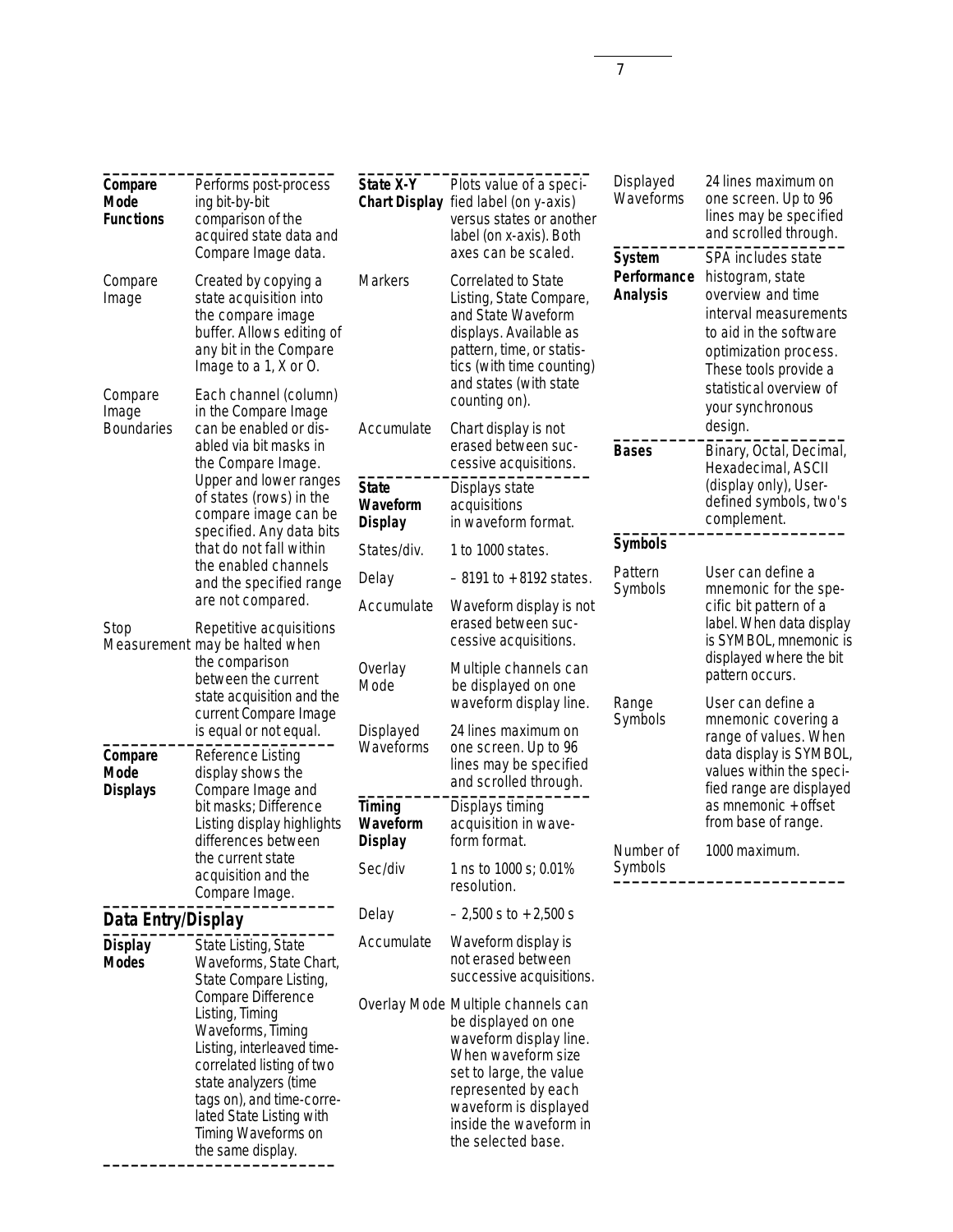## **HP 1660CS-Series Oscilloscope Specifications and Characteristics [1]**

| <b>General Information</b>                        |                                                                       |
|---------------------------------------------------|-----------------------------------------------------------------------|
| Model<br><b>Numbers</b>                           | HP 1660CS, 1661CS,<br>1662CS, 1663CS                                  |
| Number of<br>Channels                             | 2                                                                     |
| Maximum<br>Sample Rate                            | 1 GSa/s per channel                                                   |
| Bandwidth<br>[7] [11]                             | dc to 250 MHz<br>(real time, dc coupled)                              |
| Rise Time<br>[8] [11]                             | $1.4$ ns                                                              |
| Vertical<br><b>Resolution</b>                     | 8 bits                                                                |
| <b>Memory Depth 8k samples</b>                    |                                                                       |
| <b>Oscilloscope Probing</b>                       |                                                                       |
| Input Coupling1 MΩ: ac,dc                         | 50 $\Omega$ : dc only                                                 |
| Input $R$ [11]                                    | $1M\Omega \pm 1\%$<br>$50\Omega \pm 1\%$                              |
| Input C                                           | $~\sim$ 7pF                                                           |
| <b>Probes</b><br><b>Included</b>                  | Two HP 10430A probes;<br>10:1, 1 M $\Omega$ 6.5 pF                    |
| Vertical (at BNC)                                 |                                                                       |
| Maximum<br>Safe Input<br>Voltage                  | $1 M\Omega$ : ±250 V<br>$50\,\Omega$ : 5 V rms                        |
| Vertical<br>Sensitivity<br>Range<br>$(1:1$ Probe) | $1 M\Omega$ : ±250 V<br>$(ac + dc, <10 kHz)$<br>50 $\Omega$ : 5 V rms |
|                                                   | <b>Probe Factors</b> Any integer ratio from<br>1:1 to 1000:1          |
| Vertical (dc)<br>Gain<br>Accuracy [9]             | $\pm$ 1.25% of full scale                                             |
| dc Offset<br>Range<br>$(1:1 \text{ probe})$       | $±$ 2V to $±$ 250V<br>(depending on the<br>vertical sensitivity)      |
| dc Offset<br>Accuracy <sup>[11]</sup>             | $±$ [1.0% of channel<br>offset<br>+2.0% of full scale]                |
| Voltage<br>Measurement<br>Accuracy [11]           | $\pm$ [1.25% of full scale<br>+ offset accuracy<br>+ 0.016 V/div]     |
| <b>Channel-to-</b><br>Channel                     | dc to 50 MHz $-$ 40 dB<br>50 MHz to 250 MHz                           |

50 MHz to 250 MHz<br>- 30 dB

 $Isolation$ 

| Horizontal                                                |                                                                                                                                                                                                                                                                                                                   |
|-----------------------------------------------------------|-------------------------------------------------------------------------------------------------------------------------------------------------------------------------------------------------------------------------------------------------------------------------------------------------------------------|
| Time Base<br>Range                                        | 1 ns/div to 5 s/div                                                                                                                                                                                                                                                                                               |
| <b>Time Base</b><br><b>Resolution</b>                     | 20 ps $\pm$ [(0.005% of $\Delta t$ )<br>$+(2\times 10^{-6}\times$ delay<br>setting) + 150 ps]                                                                                                                                                                                                                     |
| Maximum<br>Negative<br><b>Acquisition</b><br>Delay        | – 4 µs to – 40 s<br>(depending on the<br>sample rate)                                                                                                                                                                                                                                                             |
| Maximum<br><b>Positive</b><br><b>Acquisition</b><br>Delay | 16.7 ms to 2.5 ks<br>(depending on<br>sample rate)                                                                                                                                                                                                                                                                |
| Time Interval<br>Measurement<br>Accuracy<br>[10] [11]     | ± [(0.005% of ∆t)<br>$+(2\times10-6\times$ délay<br>setting $) + 150$ ps]                                                                                                                                                                                                                                         |
|                                                           | <b>Oscilloscope Triggering</b>                                                                                                                                                                                                                                                                                    |
| <b>Trigger Level</b><br>Range                             | Bounded within chan-<br>nel display window                                                                                                                                                                                                                                                                        |
| Trigger<br>Sensitivity <sup>[11]</sup>                    | dc to 50 MHz:<br>$0.063 \times$ Full Scale<br>50 MHz to 250 MHz:<br>0.125 $\times$ Full Scale                                                                                                                                                                                                                     |
| <b>Trigger Modes</b>                                      |                                                                                                                                                                                                                                                                                                                   |
| Immediate                                                 | Triggers immediately<br>after arming condition is<br>met. (Arming condition<br>is Run, Group Run,<br>cross arming signal, or<br>Port In BNC signal).                                                                                                                                                              |
| Edge                                                      | Triggers on rising or<br>falling edge from chan-<br>nel 1 or 2.                                                                                                                                                                                                                                                   |
| Pattern                                                   | Triggers on entering or<br>exiting logical pattern<br>specified across chan-<br>nels 1 or 2. Each chan-<br>nel can be specified as<br>high (H), low (L), or don't<br>care (X) with respect to<br>the level settings in the<br>edge trigger menu.<br>Patterns must be<br>>1.75 ns in duration to<br>be recognized. |

| <b>Horizontal</b>                                  |                                                                                                                                                                                                                                                                                                                   |                                                                                         | Time-Qualified Triggers on the exiting                                                                                                                                                                                                                                                                                                                                                           |
|----------------------------------------------------|-------------------------------------------------------------------------------------------------------------------------------------------------------------------------------------------------------------------------------------------------------------------------------------------------------------------|-----------------------------------------------------------------------------------------|--------------------------------------------------------------------------------------------------------------------------------------------------------------------------------------------------------------------------------------------------------------------------------------------------------------------------------------------------------------------------------------------------|
| 1 ns/div to 5 s/div<br>Time Base<br>Range          |                                                                                                                                                                                                                                                                                                                   | Pattern<br>edge of a pattern which<br>meets the user-speci-<br>fied duration criterion. |                                                                                                                                                                                                                                                                                                                                                                                                  |
| Time Base<br>Resolution                            | 20 ps $\pm$ [(0.005% of $\Delta t$ )<br>$+(2\times 10^{-6}\times$ delay<br>setting) $+ 150$ ps]                                                                                                                                                                                                                   |                                                                                         | Greater than, less than,<br>or within range dura-<br>tion criterion can be<br>used. Duration range is                                                                                                                                                                                                                                                                                            |
| Maximum<br>Negative<br><b>Acquisition</b><br>Delay | – 4 µs to – 40 s<br>(depending on the<br>sample rate)                                                                                                                                                                                                                                                             |                                                                                         | 20 ns to 160 ns. Recov-<br>ery time after valid pat-<br>terns with invalid dura-<br>tion is $<$ 12 ns.                                                                                                                                                                                                                                                                                           |
| Maximum<br>Positive<br>Acquisition<br>Delay        | 16.7 ms to 2.5 ks<br>(depending on<br>sample rate)                                                                                                                                                                                                                                                                | Events Delay                                                                            | Triggers on the nth<br>edge or pattern as<br>specified by the user.<br>Time-qualification is<br>applied only to the 1st                                                                                                                                                                                                                                                                          |
| Time Interval<br>Measurement<br>Accuracy           | $\pm$ [(0.005% of $\Delta t$ )<br>$+(2\times10-6\times$ delay<br>setting) + 150 ps]                                                                                                                                                                                                                               | Auto-Trigger                                                                            | of n patterns.<br>Self-triggers if no trig-                                                                                                                                                                                                                                                                                                                                                      |
| [10] [11]                                          | <b>Oscilloscope Triggering</b>                                                                                                                                                                                                                                                                                    |                                                                                         | ger condition is found<br>$\sim$ 50 ms after arming.                                                                                                                                                                                                                                                                                                                                             |
|                                                    | Bounded within chan-                                                                                                                                                                                                                                                                                              |                                                                                         | <b>Measurement Functions</b>                                                                                                                                                                                                                                                                                                                                                                     |
| <b>Trigger Level</b><br>Range                      | nel display window                                                                                                                                                                                                                                                                                                |                                                                                         | Time Markers Two markers (x and o)<br>measure time intervals                                                                                                                                                                                                                                                                                                                                     |
| Trigger<br>Sensitivity <sup>[11]</sup>             | dc to 50 MHz:<br>$0.063 \times$ Full Scale<br>50 MHz to 250 MHz:                                                                                                                                                                                                                                                  |                                                                                         | manually, or automati-<br>cally with statistics.                                                                                                                                                                                                                                                                                                                                                 |
| <b>Trigger Modes</b>                               | $0.125 \times$ Full Scale                                                                                                                                                                                                                                                                                         | Voltage<br><b>Markers</b>                                                               | Two markers (a and b)<br>measure voltage and<br>voltage differences.                                                                                                                                                                                                                                                                                                                             |
| Immediate                                          | Triggers immediately<br>after arming condition is<br>met. (Arming condition<br>is Run, Group Run,<br>cross arming signal, or<br>Port In BNC signal).                                                                                                                                                              | Automatic                                                                               | Period, frequency,<br>Measurements rise time, fall time,<br>+width, -width, peak-<br>to-peak voltage, over-<br>shoot, and undershoot.                                                                                                                                                                                                                                                            |
| Edge                                               | Triggers on rising or<br>falling edge from chan-<br>nel $1$ or $2$ .                                                                                                                                                                                                                                              |                                                                                         |                                                                                                                                                                                                                                                                                                                                                                                                  |
| Pattern                                            | Triggers on entering or<br>exiting logical pattern<br>specified across chan-<br>nels 1 or 2. Each chan-<br>nel can be specified as<br>high (H), low (L), or don't<br>care (X) with respect to<br>the level settings in the<br>edge trigger menu.<br>Patterns must be<br>>1.75 ns in duration to<br>be recognized. | [7]<br>degree C above 35°C.<br>val is defined as 1/sample rate.                         | Upper bandwidth reduces by 2.5 MHz for every<br>[8] Rise time calculated as $t_r = \frac{0.35}{\text{bandwidth}}$<br>[9] Vertical gain accuracy decreases 0.08% per<br>degree C from software calibration temperature.<br>[10] Specification applies at the maximum sampling<br>rate. At lower rates, replace 150 ps in the formula<br>with ( $0.15 \times$ sample interval) where sample inter- |

[11] Specifications (valid within ± 10°C of auto-calibration temperature)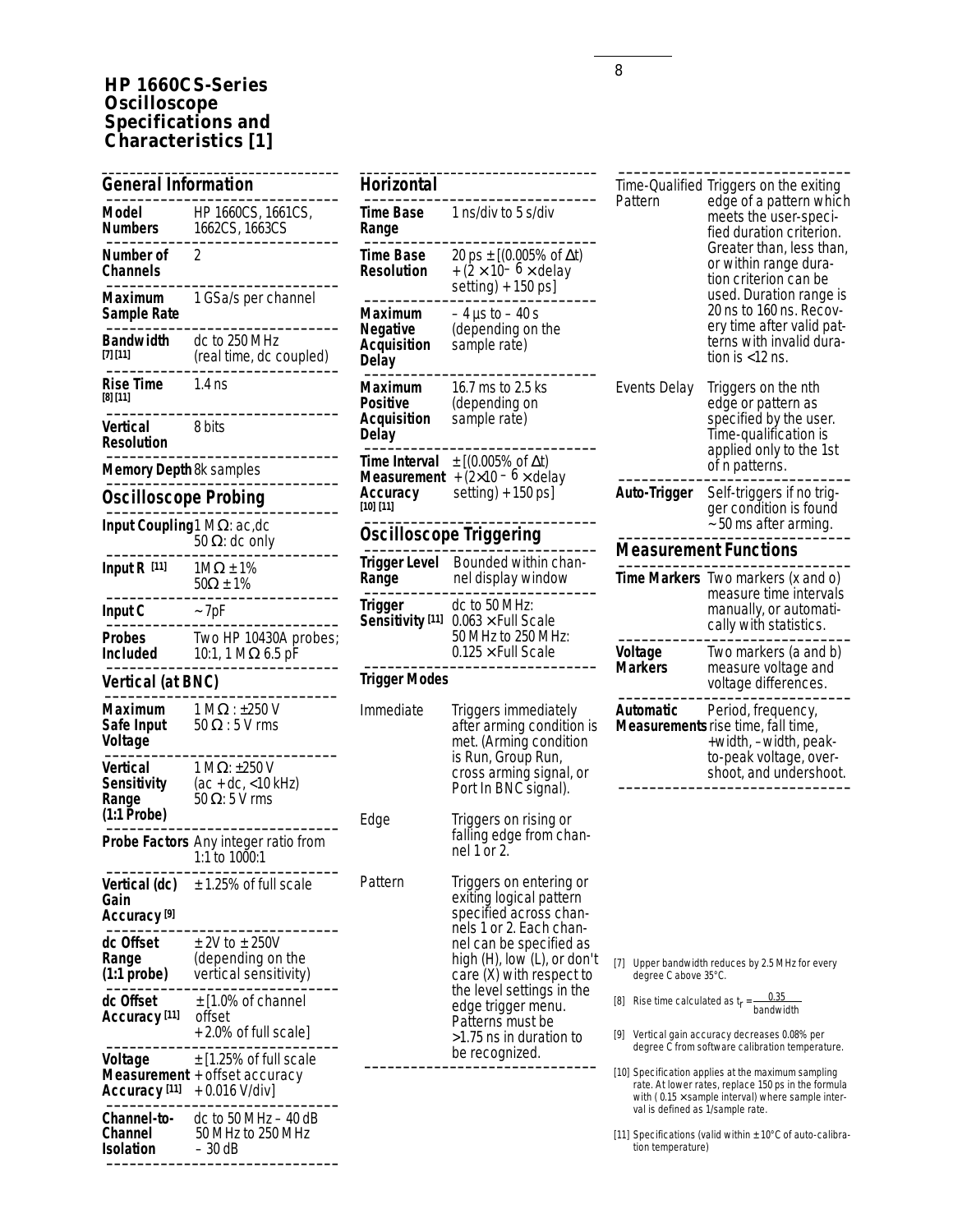## **HP 1660CP-Series Pattern Generator Characteristics**

## **The HP 1664A Specifications and Characteristics \_\_\_\_\_\_\_\_\_\_\_\_\_\_\_\_\_\_\_\_\_\_\_\_\_\_\_\_\_\_**

**\_\_\_\_\_\_\_\_\_\_\_\_\_\_\_\_\_\_\_\_\_\_\_\_\_\_\_\_\_\_**

The HP 1664A is a low cost version of the HP 1660C/CS/CP-series logic analyzer family. The HP 1664A has some specifications and characteristics that are different from the HP 1660C/CS/CPseries logic analyzers.

The HP 1664A:

- Supports a maximum of 50 MHz state acquisition
- Supports all modes of timing analysis
- Weight 26 pounds (11.8 kg)
- Altitude To 15,000 ft (4,752 m)
- Boots from the floppy disk drive—it does not have flash ROM
- It cannot be upgraded to include an oscilloscope or pattern generator
- Channel count upgrades are not available
- The mouse and keyboard connectors are HP HIL standard
- For the optional keyboard order HP E2427A
- It cannot be upgraded to a C model
- It does not support the HP B3740A software analyzer software
- It does not support the HP E2450A Symbol Download Utility
- It does not support the software performance analysis software
- It does not have a hard disk drive
- It cannot have a LAN port added

| Maximum memory depth                                     | 258,048 vectors |
|----------------------------------------------------------|-----------------|
|                                                          |                 |
| Number of output channels at 100 MHz to 200 MHz clock    | 16              |
| Number of output channels at ≤100 MHz clock              | 32              |
| Maximum number of "IF Condition" blocks at ≤50 MHz clock | 1               |
| Maximum number of different macros                       | 100             |
| Maximum number of lines in a macro                       | 1024            |
| Maximum number of parameters in a macro                  | 10              |
| Maximum number of macro invocations                      | 1.000           |
| Maximum loop count in a repeat loop                      | 20,000          |
| Maximum number of repeat loop invocations                | 1.000           |
| Maximum number of Wait event patterns                    | 4               |
| Number of input lines to define a wait pattern           | 3               |
| Maximum width of a label                                 | 32 bits         |
| Maximum number of labels                                 | 126             |
|                                                          |                 |

## **Lead Set Characteristics**

| HP 10474A 8-channel probe lead set | Provides most cost effective lead set for the<br>HP 1660CP-series clock and data pods. Grabbers are<br>not included.                                 |
|------------------------------------|------------------------------------------------------------------------------------------------------------------------------------------------------|
| HP 10347A 8-channel probe lead set | Provides 50 $\Omega$ coaxial lead set for unterminated signals,<br>required for HP 10465A ECL Data Pod (unterminated).<br>Grabbers are not included. |

## **Data Pod Characteristics**

#### **HP 10461A TTL DATA POD**

| Output type          | 10H125 with 100 $\Omega$ series     |
|----------------------|-------------------------------------|
| Maximum clock        | 200 MHz                             |
| Skew (note 1)        | typical $<$ 2 ns; worst case = 4 ns |
| Recommended lead set | HP 10474A                           |



#### **HP 10462A 3-STATE TTL/CMOS DATA POD**

| Output type          | 74ACT11244 with 100 $\Omega$ series; 10H125 on non 3-state channel 7 (note 2) |
|----------------------|-------------------------------------------------------------------------------|
| 3-state enable       | negative true, 100 K $\Omega$ to GND, enabled on no connect                   |
| Maximum clock        | 100 MHz                                                                       |
| Skew (note 1)        | typical $<$ 4 ns; worst case = 12 ns                                          |
| Recommended lead set | HP 10474A                                                                     |

$$
\overbrace{\qquad \qquad } \qquad \qquad } \qquad \qquad \overbrace{\qquad \qquad } \qquad \qquad } \qquad \qquad \overbrace{\qquad \qquad } \qquad \qquad \overbrace{\qquad \qquad } \qquad \qquad } \qquad \qquad \overbrace{\qquad \qquad } \qquad \qquad \overbrace{\qquad \qquad } \qquad \qquad \overbrace{\qquad \qquad } \qquad \qquad \qquad } \qquad \qquad \overbrace{\qquad \qquad } \qquad \qquad \overbrace{\qquad \qquad } \qquad \qquad \qquad } \qquad \qquad \overbrace{\qquad \qquad } \qquad \qquad \overbrace{\qquad \qquad } \qquad \qquad \qquad \overbrace{\qquad \qquad } \qquad \qquad \qquad } \qquad \qquad \overbrace{\qquad \qquad } \qquad \qquad \overbrace{\qquad \qquad } \qquad \qquad } \qquad \qquad \overbrace{\qquad \qquad } \qquad \qquad \overbrace{\qquad \qquad } \qquad \qquad } \qquad \qquad \overbrace{\qquad \qquad } \qquad \qquad \overbrace{\qquad \qquad } \qquad \qquad } \qquad \qquad \overbrace{\qquad \qquad } \qquad \qquad \overbrace{\qquad \qquad } \qquad \qquad } \qquad \qquad \overbrace{\qquad \qquad } \qquad \qquad \qquad } \qquad \qquad \overbrace{\qquad \qquad } \qquad \qquad } \qquad \qquad \overbrace{\qquad \qquad } \qquad \qquad } \qquad \qquad \overbrace{\qquad \qquad } \qquad \qquad } \qquad \qquad \overbrace{\qquad \qquad } \qquad \qquad } \qquad \qquad \overbrace{\qquad \qquad } \qquad \qquad } \qquad \qquad \overbrace{\qquad \qquad } \qquad \qquad } \qquad \qquad \overbrace{\qquad \qquad } \qquad \qquad } \qquad \qquad \overbrace{\qquad \qquad } \qquad \qquad } \qquad \qquad \overbrace{\qquad \qquad } \qquad \qquad } \qquad \qquad \overbrace{\qquad \qquad } \qquad \qquad } \qquad \qquad \overbrace{\qquad \qquad } \qquad \qquad } \qquad \qquad \overbrace{\qquad \qquad } \qquad \qquad } \qquad \qquad \overbrace{\qquad \qquad } \qquad \qquad } \qquad \qquad \overbrace{\qquad \qquad } \qquad \qquad } \qquad \qquad \overbrace{\qquad \qquad }
$$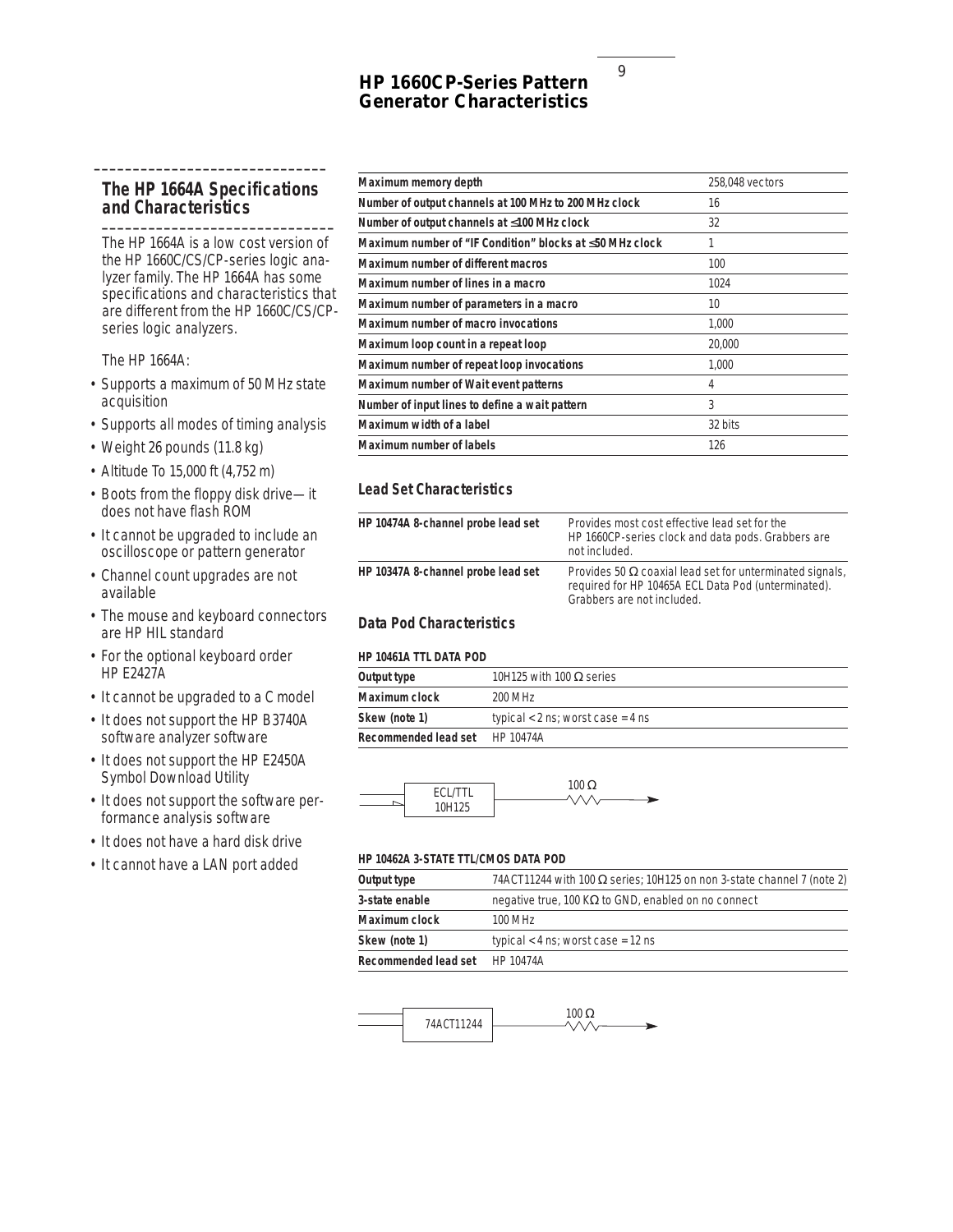#### **HP 10464A ECL DATA POD (TERMINATED)**

| Output type          | 10H115 with 330 $\Omega$ pulldown, 47 $\Omega$ series |
|----------------------|-------------------------------------------------------|
| Maximum clock        | 200 MHz                                               |
| Skew (note 1)        | typical $<$ 1 ns; worst case = 2 ns                   |
| Recommended lead set | HP 10474A                                             |
|                      |                                                       |



#### **HP 10465A ECL DATA POD (UNTERMINATED)**

| Output type                    | 10H115 (no termination)             |
|--------------------------------|-------------------------------------|
| Maximum clock                  | 200 MHz                             |
| Skew (note 1)                  | typical $<$ 1 ns; worst case = 2 ns |
| Recommended lead set HP 10347A |                                     |

10H115

#### **HP 10466A 3-STATE TTL/3.3 VOLT DATA POD**

| Output type          | 74LVT244 with 100 $\Omega$ series; 10H125 on non 3-state channel 7 (note 2) |
|----------------------|-----------------------------------------------------------------------------|
| 3-state enable       | negative true, 100 K $\Omega$ to GND, enabled on no connect                 |
| Maximum clock        | 200 MHz                                                                     |
| Skew (note 1)        | typical $<$ 3 ns; worst case = 7 ns                                         |
| Recommended lead set | HP 10474A                                                                   |

 $100 Ω$ 74LVT244

**Note 1:** Typical skew measurements made at pod connector with approximately 10 pF/50 KΩ load to GND; worst case skew numbers are a calculation of worst case conditions through circuits. Both numbers apply to any channel within a single or multiple module system.

**Note 2:** Channel 7 on the 3-state pods has been brought out in parallel as a non 3-state signal. By looping this output back into the 3-state enable line, the channel can be used as a 3-state enable.

## **Data Cable Characteristics Without a Data Pod**

The HP 1660CP data cables without a data pod provide an ECL terminated (1 KΩ to –5.2V) differential signal (from a type 10E156 or 10E154 driver). These are usable when received by a differential receiver, preferably with a 100 Ω termination across the lines. These signals should not be used single ended due to the slow fall time and shifted voltage threshold (they are not ECL compatible).



## **Clock Pod Characteristics**

| 10H125 with 47 $\Omega$<br>series; true & inverted |
|----------------------------------------------------|
| 100 MHz maximum                                    |
| 11 ns maximum in 9<br>steps                        |
| TTL - 10H124                                       |
| dc to 100 MHz                                      |
| TTL - 10H124<br>(no connect is logic 1)            |
| approximately 30 ns                                |
| approx. $15$ ns $+1$ clk<br>period                 |
| HP 10474A                                          |
|                                                    |





#### **10463A ECL CLOCK POD**

| Clock output type         | 10H116 differential<br>unterminated: and<br>differential with 330 $\Omega$<br>to $-5.2V$ and 47 $\Omega$<br>series |
|---------------------------|--------------------------------------------------------------------------------------------------------------------|
| Clock output rate         | 200 MHz maximum                                                                                                    |
| Clock out delay           | 11 ns maximum in 9<br>steps                                                                                        |
| Clock input type          | ECL – 10H116 with<br>50 K $\Omega$ to $-5.2v$                                                                      |
| Clock input rate          | dc to 200 MHz                                                                                                      |
| Pattern input type        | $ECL - 10H116$ with<br>50 KΩ no connect is<br>logic 0)                                                             |
| Clock-in to clock-out     | approximately 30 ns                                                                                                |
| Pattern-in to recognition | approx. $15$ ns $+1$ clk<br>period                                                                                 |
| Recommended lead set      | HP 10474A                                                                                                          |

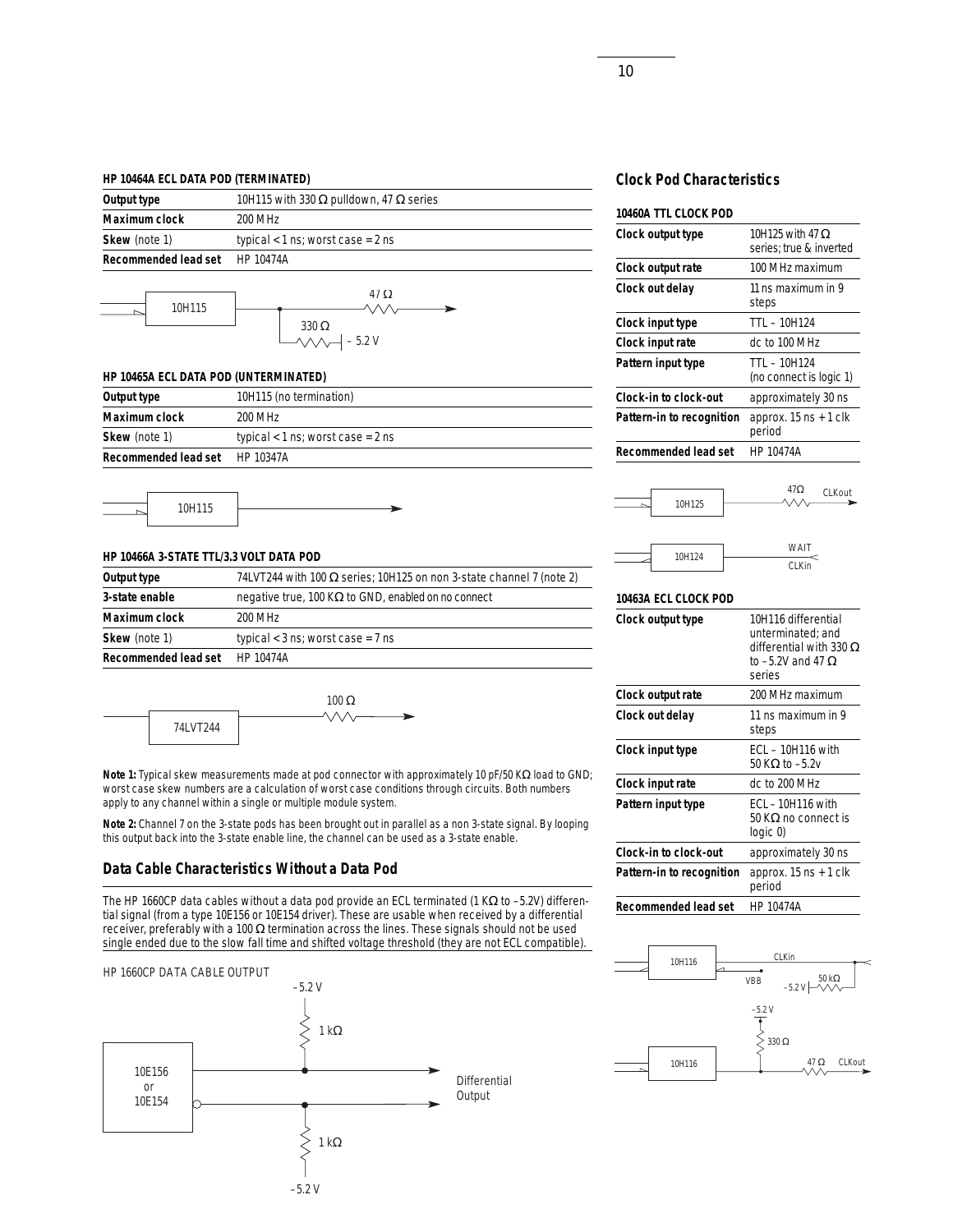## **HP 1660C/CS/CP-Series Ordering Information**

# **HP 1660C/CS/CP Series Benchtop Logic Analyzers** \_\_\_\_\_\_\_\_\_\_\_\_\_\_\_\_\_\_\_\_\_\_\_\_\_\_\_\_\_\_\_\_\_\_\_\_\_\_\_\_\_\_\_\_\_\_\_\_\_\_\_\_\_\_\_\_\_\_\_\_\_\_\_\_\_\_\_\_\_\_\_\_\_\_\_\_\_\_\_\_\_\_\_\_\_\_\_\_\_\_\_\_\_\_\_\_\_\_

| <b>HP 1660C</b>  | 136-Channel 100-MHz State/500-MHz Timing                                                                                                 |
|------------------|------------------------------------------------------------------------------------------------------------------------------------------|
| <b>HP 1660CS</b> | 136-Channel 100-MHz State/500-MHz Timing with Integrated 2-Channel 1-GSa/s Oscilloscope                                                  |
| <b>HP 1660CP</b> | 136-Channel 100-MHz State/500-MHz Timing with Integrated 32-Channel 200M Vectors /sec Pattern Generator and Ethernet LAN <sup>[13]</sup> |
| <b>HP 1661C</b>  | 102-Channel 100-MHz State/500-MHz Timing                                                                                                 |
| <b>HP 1661CS</b> | 102-Channel 100-MHz State/500-MHz Timing with Integrated 2-Channel 1-GSa/s Oscilloscope                                                  |
| <b>HP 1661CP</b> | 102-Channel 100-MHz State/500-MHz Timing with Integrated 32-Channel 200M Vectors /sec Pattern Generator and Ethernet LAN <sup>[13]</sup> |
| <b>HP 1662C</b>  | 68-Channel 100-MHz State/500-MHz Timing                                                                                                  |
| <b>HP 1662CS</b> | 68-Channel 100-MHz State/500-MHz Timing with Integrated 2-Channel 1-GSa/s Oscilloscope                                                   |
| <b>HP 1662CP</b> | 68-Channel 100-MHz State/500-MHz Timing with Integrated 32-Channel 200M Vectors /sec Pattern Generator and Ethernet LAN <sup>[13]</sup>  |
| <b>HP 1663C</b>  | 34-Channel 100-MHz State/500-MHz Timing                                                                                                  |
| <b>HP 1663CS</b> | 34-Channel 100-MHz State/500-MHz Timing with Integrated 2-Channel 1-GSa/s Oscilloscope                                                   |
| <b>HP 1663CP</b> | 34-Channel 100-MHz State/500-MHz Timing with Integrated 32-Channel 200M Vectors /sec Pattern Generator and Ethernet LAN <sup>[13]</sup>  |
| <b>HP 1664A</b>  | 34-Channel 50-MHz State/500-MHz Timing                                                                                                   |

## Logic Analyzer Probes

Every HP 1660-Series logic analyzer ships standard with a complete probe kit that contains all of the acquisition cables (p/n 01660-61605), lead sets (01650-61608), grabbers (5090-4356) and other accessories that you require for general purpose logic analysis. The HP 1660CP-Series requires the appropriate clock and data pods to be ordered as options as noted below.

## **Additional HP 1660C/CS/CP Series Product Options** \_\_\_\_\_\_\_\_\_\_\_\_\_\_\_\_\_\_\_\_\_\_\_\_\_\_\_\_\_\_\_\_\_\_\_\_\_\_\_\_\_\_\_\_\_\_\_\_\_\_\_\_\_\_\_\_\_\_\_\_\_\_\_\_

| Option 015        | Ethernet LAN interface <sup>[13]</sup> |                |
|-------------------|----------------------------------------|----------------|
| Option 0B1        | Extra User Manual                      | 0              |
| Option OB3        | <b>Add Service Manual</b>              |                |
| <b>Option OBF</b> | Add Programming Manual                 | 0              |
| Option 908        | Rack Mount Kit                         |                |
| <b>Option UK9</b> | <b>Front Panel Cover</b>               | $\overline{H}$ |
| Option W30        | 3-Year extended repair service         |                |
| Option W50        | 5-Year extended repair service         |                |
|                   |                                        |                |

## **HP 1660CP Series Required Product Options**

| TTL Clock Pod and Lead Set (1 ea 10460A + 1 ea 10474A)                    |
|---------------------------------------------------------------------------|
| 3-state TTL/3.3V Data Pod and Lead Set (1 ea 10466A + 1 ea 10474A)        |
| 3-state TTL/CMOS Data Pod and Lead Set (1 ea 10462A + 1 ea 10474A)        |
| TTL Data Pod and Lead Set $(1$ ea 10461A $+$ 1 ea 10474A)                 |
| ECL Clock Pod and Lead Set (1 ea $10463A + 1$ ea $10474A$ )               |
| ECL (terminated) Data Pod and Lead Set (1 ea 10464A + 1 ea 10474A)        |
| ECL (unterminated) Data Pod and Lead Set (1 ea $10465A + 1$ ea $10347A$ ) |
|                                                                           |

Note: For the pattern generator of HP 1660CP-series, please order at least one clock pod and at least one data pod for every eight (8) output channels from the above options or accessories listed on page 12.

## **HP 1660C/CS/CP Series Upgrades** \_\_\_\_\_\_\_\_\_\_\_\_\_\_\_\_\_\_\_\_\_\_\_\_\_\_\_\_\_\_\_\_\_\_\_\_\_\_\_\_\_\_\_\_\_\_\_\_\_\_\_\_\_\_\_\_\_\_\_\_\_\_\_\_

| <b>HP E2460CS [12]</b>      | Upgrade to add two-channel 1-GSa/s, 250-MHz BW oscilloscope to any of the<br>HP 1660CS series (oscilloscope upgrade does not apply to HP 1660A-series)                                  |
|-----------------------------|-----------------------------------------------------------------------------------------------------------------------------------------------------------------------------------------|
| HP E2495A [12]              | Upgrade to add 32-channel, 200 M Vectors/sec pattern generator (this<br>upgrade does not apply to the HP 1660CS-series and HP 1664A)                                                    |
| <b>HP E2427B</b>            | Add keyboard with DIN connector (PC style)                                                                                                                                              |
| <b>HP E2427A</b>            | Add keyboard with HIL connector (HP 1664A only)                                                                                                                                         |
| <b>HP E2472A [12]</b>       | Upgrade to add LAN capability to HP 1660C/CS series (this upgrade does not<br>apply to the HP 1664A)                                                                                    |
| HP E2460B <sup>†</sup> [12] | Upgrades HP 1661C/CS to 136-channel HP 1660C/CS model, option 001<br>upgrades channel count of HP 1662C/CS to 1660C/CS, option 002 upgrades<br>channel count of HP 1663C/CS to 1660C/CS |
| HP E2461B <sup>†</sup> [12] | Upgrades HP 1662C/CS to 102-channel 1661C/CS model, option 001 upgrades<br>channel count of 1663C/CS to 1661C/CS                                                                        |
| HP E2462B <sup>†</sup> [12] | Upgrades HP 1663C/CS to 64-channel 1662C/CS model                                                                                                                                       |
| HP E2469A [12]              | Upgrade HP 1660A/AS series to HP 1660C/CS series (includes LAN capabili-<br>ty-do not order additional HP E2472A)                                                                       |
|                             |                                                                                                                                                                                         |

## **Accessory Software**

| <b>HP B3740A</b> | Software Analyzer               |
|------------------|---------------------------------|
| Opt AJ4          | IBM, 3.5" Media/Documentation   |
| Opt AAY          | <b>HP 9000 Series 700</b>       |
|                  | Media/Documentation             |
| Opt AAV          | SUN (Solaris and SUN OS)        |
|                  | Media/Documentation             |
| Opt UDY          | <b>IBM Single User License</b>  |
| Opt UBY          | HP 9000 Series 700 Single User  |
|                  | I icense                        |
| Opt UBK          | SUN (Solaris and SUN 0S) Single |
|                  | User License                    |
| <b>HP 10391B</b> | <b>Inverse Assembler</b>        |
|                  | Development Package             |
|                  |                                 |

- [12] Upgrade includes cost of installation at a Hewlett-Packard Service Center. Upgrade is not customer installable.
- [13] Ethernet LAN interface is included standard on the HP 1660CP-series and HP 1670D-series models. LAN is optional on the HP 1660C-series and HP 1660CS-series. LAN is not available on the HP 1664A.
- † Channel count upgrades do not apply to the HP 1664A.